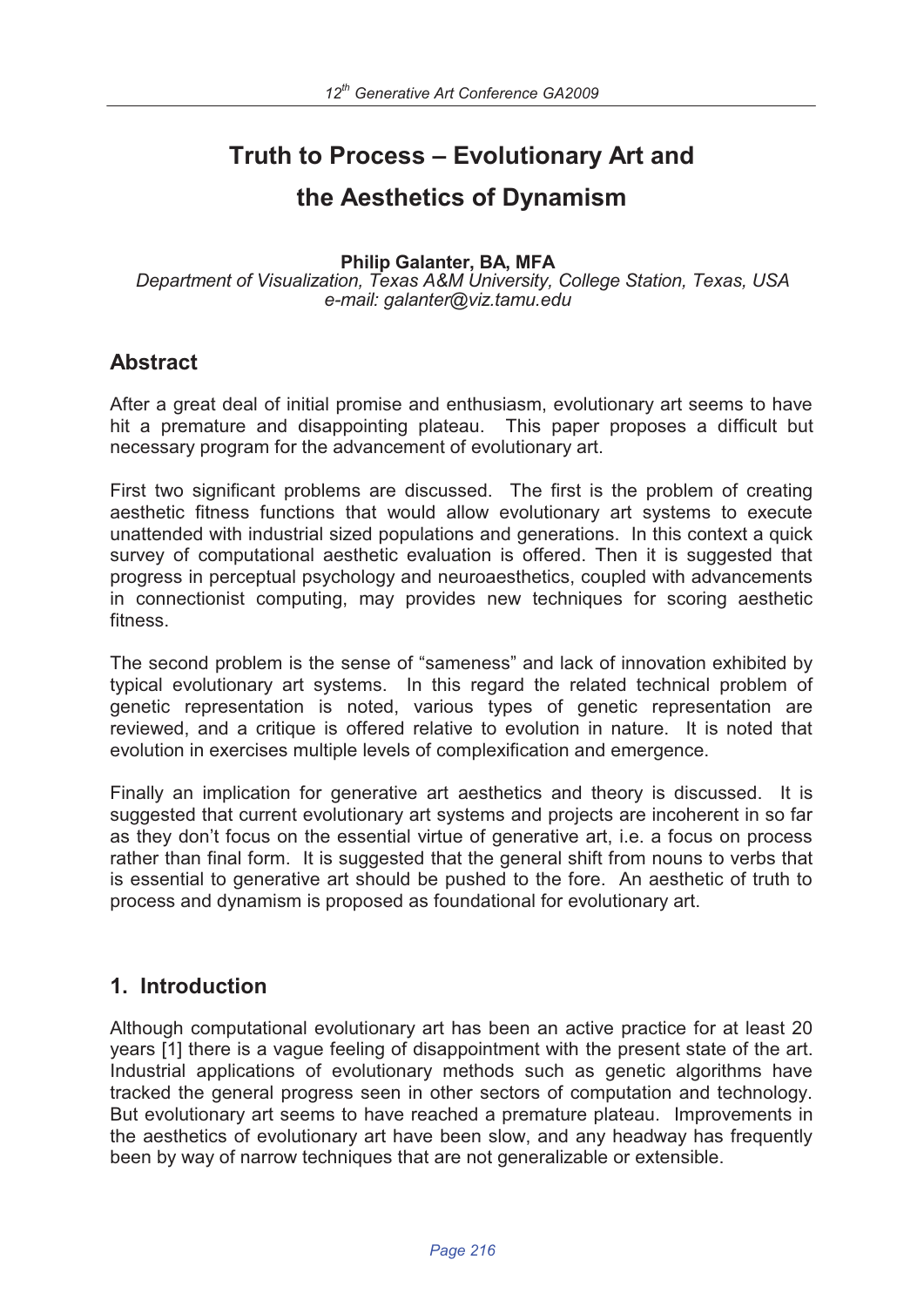In terms of technology there are two significant challenges, the problem of aesthetic fitness functions and the problem of genetic representation. But there are also related aesthetic and art-theoretical issues that must be faced as well.

# **2. Fitness Functions for Art**

In industrial applications such as automotive design, electronics, routing optimization, investment, chemical process engineering and so on evolutionary techniques have yielded significant value. A common element is that an a priori fitness function can be defined and applied as part of the iterative algorithm. And so fitness scores can be automatically calculated for each candidate solution. [2]

This allows evolutionary systems to run hundreds or thousands of generations with very large populations. And once the system begins it can run for as long as necessary without human intervention.

Artists face a difficult problem in this regard. How does one define and implement an aesthetic fitness function? Various theories proposing a formulaic approach to aesthetic evaluation have come and gone over the years without much success. Some are skeptical as to whether aesthetics can ever be systematized for human understanding let alone computer implementation.

The typical response is to keep the artist "in the loop." The artist manually assigns fitness scores as each new generation is created. This approach is usually called "interactive evolutionary computing" or IEC.

Lewis has cataloged a large number of evolutionary art projects with nearly 200 citations. Most of those systems by far are interactive and use some form of case-bycase human judgment to provide fitness scores. [3] This is sometimes called "the fitness bottleneck" because the artist, usually by orders of magnitude, cannot evaluate populations as quickly as the computer can generate them. An additional problem is that the artist's judgment will become inconsistent due to fatigue and boredom. The result is that compared to industrial applications evolutionary art systems typically suffer from small populations and few generations.

To overcome these fatigue and bottleneck problems Drave's Electric Sheep system accepts evaluation information from the users of the thousands of computers displaying the results as a screen saver. [4] Earlier Sim's Galapagos system used the amount of time an observer would spend looking at a given image as a fitness function. While such systems overcome the fitness bottleneck to some extent, the long term aesthetic utility of this approach is open to question. As both demonstrated and satirized by Komar and Melamid, aesthetics derived from polling leads to the unremarkable and mediocre. [5]

#### **2.1 Computational Aesthetic Evaluation**

When it comes to IEC one is reminded of the Mechanical Turk. In the  $18<sup>th</sup>$  centurv this was described as a machine that could play chess. [6] In reality the Mechanical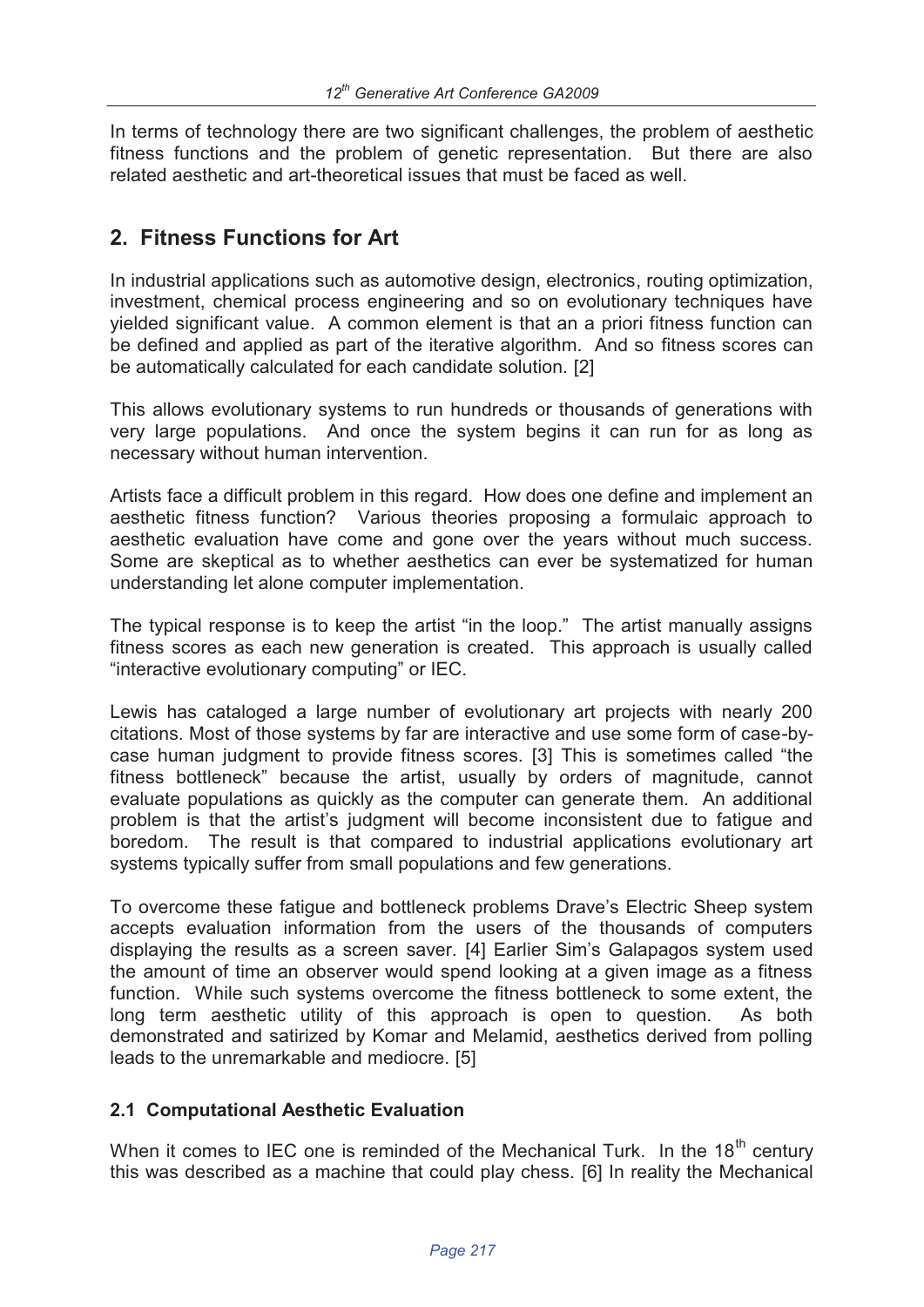Turk was more like stage magic than computation. Despite making a great show of revealing the see-thru machinery supposedly involved, in reality a human operator was hidden inside the cabinet. This operator made all the decisions and won or lost the game. And in an interactive evolutionary computing system there is a hidden artist making all the decisions and winning or losing the aesthetic game.

From one point of view the challenge of computational aesthetic evaluation (CAE) is to create aesthetic fitness functions that can solve the problems presented by IEC. If human evaluation could be eliminated evolutionary art could benefit from the large populations and multiplicity of generations enjoyed by industrial applications.

So far though, computational aesthetic evaluation remains a grand challenge-level problem. For example, attempts to partially solve this problem have been made by Sanders and Gero [7] and Greenfield [8] using agent-based systems; Jaskowski et al [9], Fornari et al [10], and Ciesielski et al [11] using error measurement relative to an exemplar; McDermott et al [12] similarly using perceptual measures, spectral analysis, and low-level comparison to sound targets; and Khalifa and Foster [13] using music theory-based rules.

Various numeric measures as aesthetic indicators have been explored such as Zipf's law (Manaris et al [14]), fractal dimension (Mori et al [15] and Taylor [16]), and various complexity measures (Birkhoff [17], Machado and Cardoso [18]).

Attempts to use connectionist models such as neural networks in computational aesthetic evaluation include Machado et al [19], Phon-Amnuaisuk et al [20], and Gedeon [21].

Some researchers have tried to deal with the fatigue problem by only using human evaluation for a subset of the population. The scores are then leveraged across the entire population based on similarities in the population. Takagi offers a broad overview of attempts to fuse evolutionary computing and interactive evolution computing. He includes both art systems as well as other applications up to 2001 with over 250 citations. [22] More recent reports on hybrid systems for evolutionary art include Yuan and Gong [23], Pallez, Machado et al [24], and Machwe and Parmee [25].

#### **2.2 Connectionism and the Psychology and Neurology of Aesthetics**

Despite the above efforts computational aesthetic evaluation remains an unsolved problem. This shouldn't be terribly surprising because we don't know much about how human aesthetic evaluation works either. And this may be a hint as to where future progress will be found.

Significant research is underway by experimental psychologists as reported in journals such as Psychology of Aesthetics, Creativity, and the Arts, Empirical Studies of the Arts, and the Journal of Consciousness Studies. A picture of how human aesthetics works is being assembled piece by piece from the point of view of experimental psychology.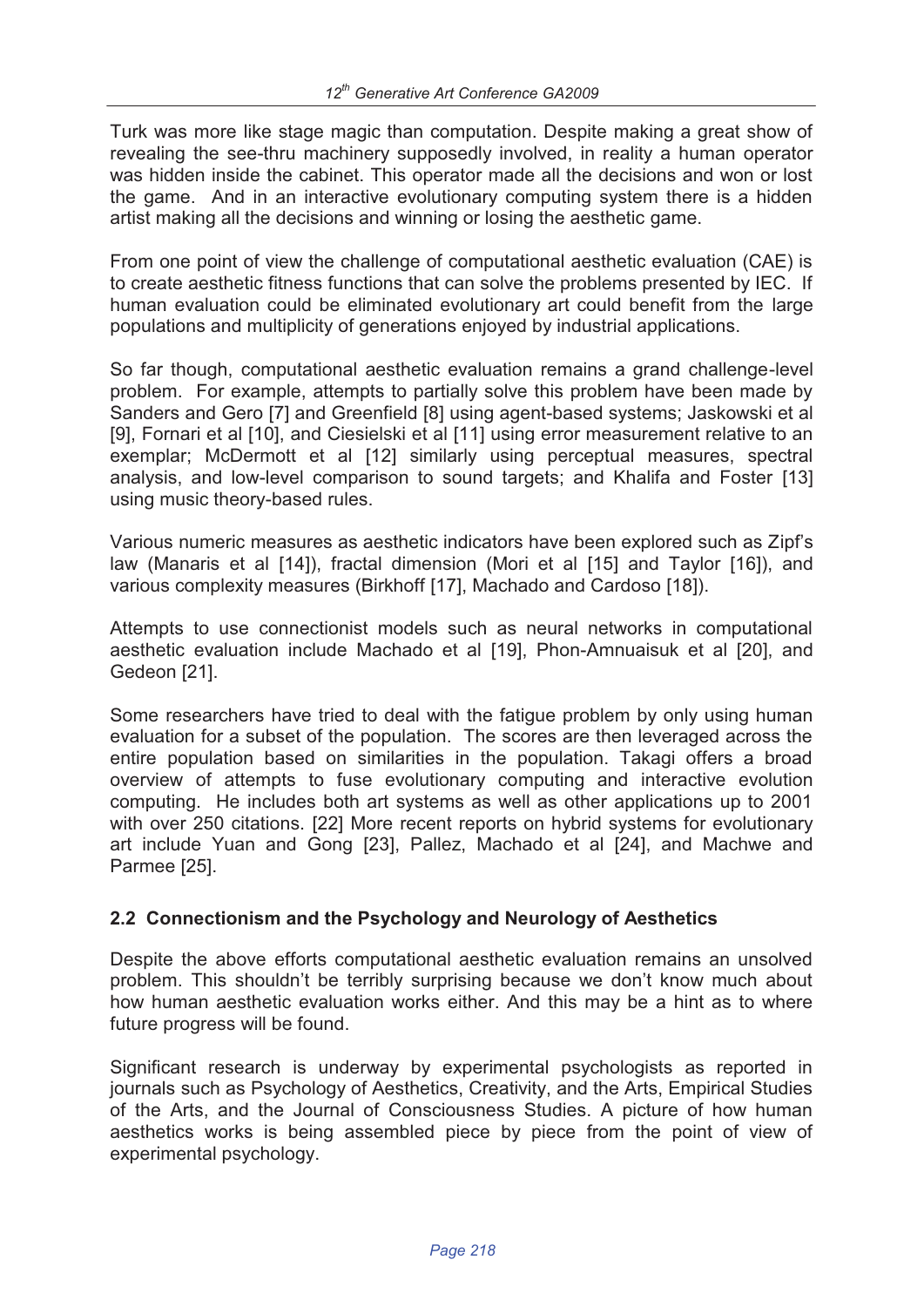A new addition to such research is the nascent field of neuroaesthetics. Neuroaesthetics is the scientific study of the neurological bases for the creation, experience, and contemplation of works of art. An example of such work is a recent chapter by Martindale where he proposes a general neural network model of aesthetic perception. In support of this model he cites the compatible results of 25 empirical studies of aesthetic perception. [26]

It's important to note that Martindale's model is theoretical and has not been implemented as a computational neural network. But this kind of work may give others ideas and incentive for doing so. As an example of connectionist computing inspired by neurological theory, Hawkins has introduced a new connectionist design he calls "hierarchical temporal memory" (HTM) based on a theory of the neocortex. [27]

The human brain has about 100 billion  $(10^{11})$  neurons each with about 10 thousand  $(10<sup>4</sup>)$  synaptic connections. In addition there are about 900 billion glial cells in the brain. At one time these cells were thought to be relatively passive. Current thinking, however, is that glial cells also actively process information. Given there are upwards of  $10^{15}$  connections it seems unlikely digital technology will be able to duplicate the mechanics of the brain any time soon.

In this regard it's worth noting that some evolutionary psychologists have hypothesized that our aesthetic capabilities arise from adaptations related to mate selection. In addition, animals with much simpler neurology seem to select mates based on a simple kind of aesthetic evaluation. It may be that computation orders of magnitude less than that exhibited by the human brain will be up to the task.

So perhaps breakthroughs in both the neurology of aesthetics and connectionist computing will synergistically lead to breakthroughs in computational aesthetic evaluation.

# **3. Aesthetic Sameness and Genetic Representation**

The second major technical problem is that of genetic representation. This problem exhibits two related symptoms in evolutionary art. Frequently work from a given evolutionary systems displays a certain sameness or cast that many find disappointing. And as a corollary a given evolutionary system typically will not shift paradigms or otherwise innovate in significant ways.

To be sure such systems can assist in the discovery of surprises, but crossing genres rarely happens if at all. Innovation at the level of a Picasso transitioning from his Blue Period through the Rose, African, and then Cubist periods is not something we see given the current state of evolutionary art technology. Note that this is not an observation about a lack of quality, although there is that as well, but rather a statement about the inability of evolutionary art systems to significantly break aesthetic paradigms at any level of quality.

In nature complexity at higher scales is an emergent property of self-organization at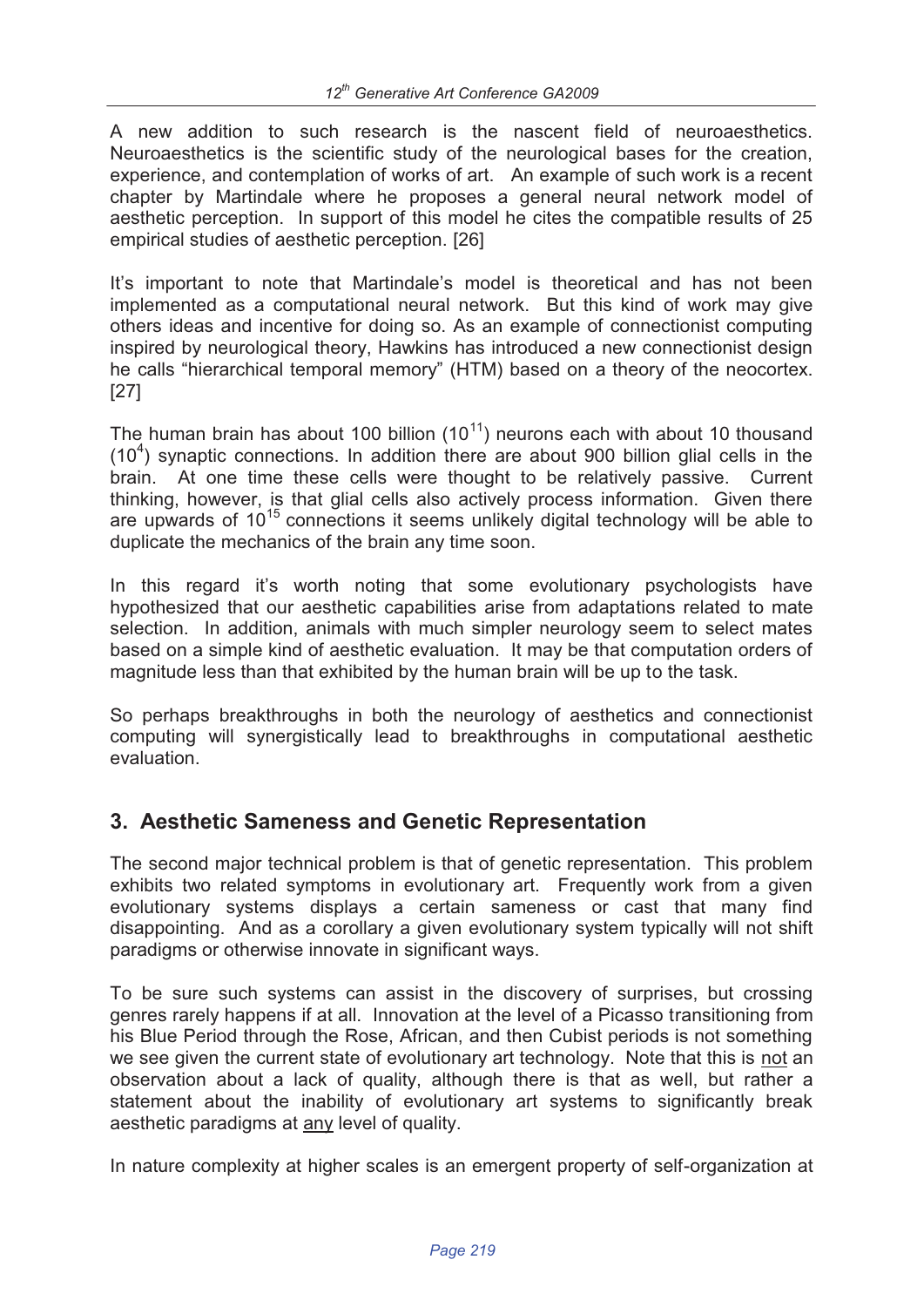lower scales. This process has been called by some "complexification." [28] The problem of aesthetic sameness and lack of innovation is due, at least in part, to the lack of complexification capacity found in most evolutionary art systems.

Artists typically have a vague to specific notion of what the desired result is, and then designs an evolutionary system to explore that aesthetic space. In doing so the design of the genetic representation is of meta-significance because it will constrain the space of *all possible* evolutionary paths.

There are at least four kinds of genetic representation and each allows for a greater or lesser degree of complexification.

*Fixed parameters* offer the simplest kind of genetic representation. For example, in a system for creating drawings of insects there would be a gene for head size, another for body color, another for leg length, and so on. Such a system will always draw six legs, and so it will never draw a spider. A fixed parametric evolutionary system is highly constrained.

**Extensible parameters** offer a slightly more complicated representation. In an insect drawing system an arbitrary number of leg genes would be allowed, and so spiders and even centipedes could be drawn. But without wing or fin genes the system will never draw birds or fish. And so an extensible parametric system is still tightly constrained.

**Direct mechanical** representations are more complicated, but allow for a significant increase in complexification. A version for drawing insects would include genes that construct a (typically virtual) drawing machine as well as genes that instruct the drawing machine as to what marks to make. In theory this kind of genetic representation can allow most any picture to be drawn. And mutations in the genes that construct the drawing machine might, for example, turn pencil-like marks into brushed ink-like marks. But the complexification such a system affords is still limited because the genetically constructed machines only exhibit a single level of emergence.

*Reproductive mechanical* representations are those most like DNA as found in nature. In such a system genes can construct machines that can go on to construct other machines and so on. And indeed such machines may create copies of themselves, i.e. reproduce. Such a system can induce an arbitrary number of levels of emergence across multiple scales. This kind of genetic representation has the potential to provide complexification as found in nature.

A quick review of complexification in nature is useful at this point. (See figure 3.) According to current theories, shortly after the big bang matter self-organized as it settled into lower energy states resulting first in subatomic particles and then atoms. Hydrogen and helium atoms, in turn, diversified and gained mass through fusion within stars. Self-organization then transitioned from the atomic level to the chemical level with the formation of molecules. Some molecules increased their numbers more rapidly than others due to the appearance of yet other molecules acting as catalysts. This process intensified when feedback loops of reactions that produced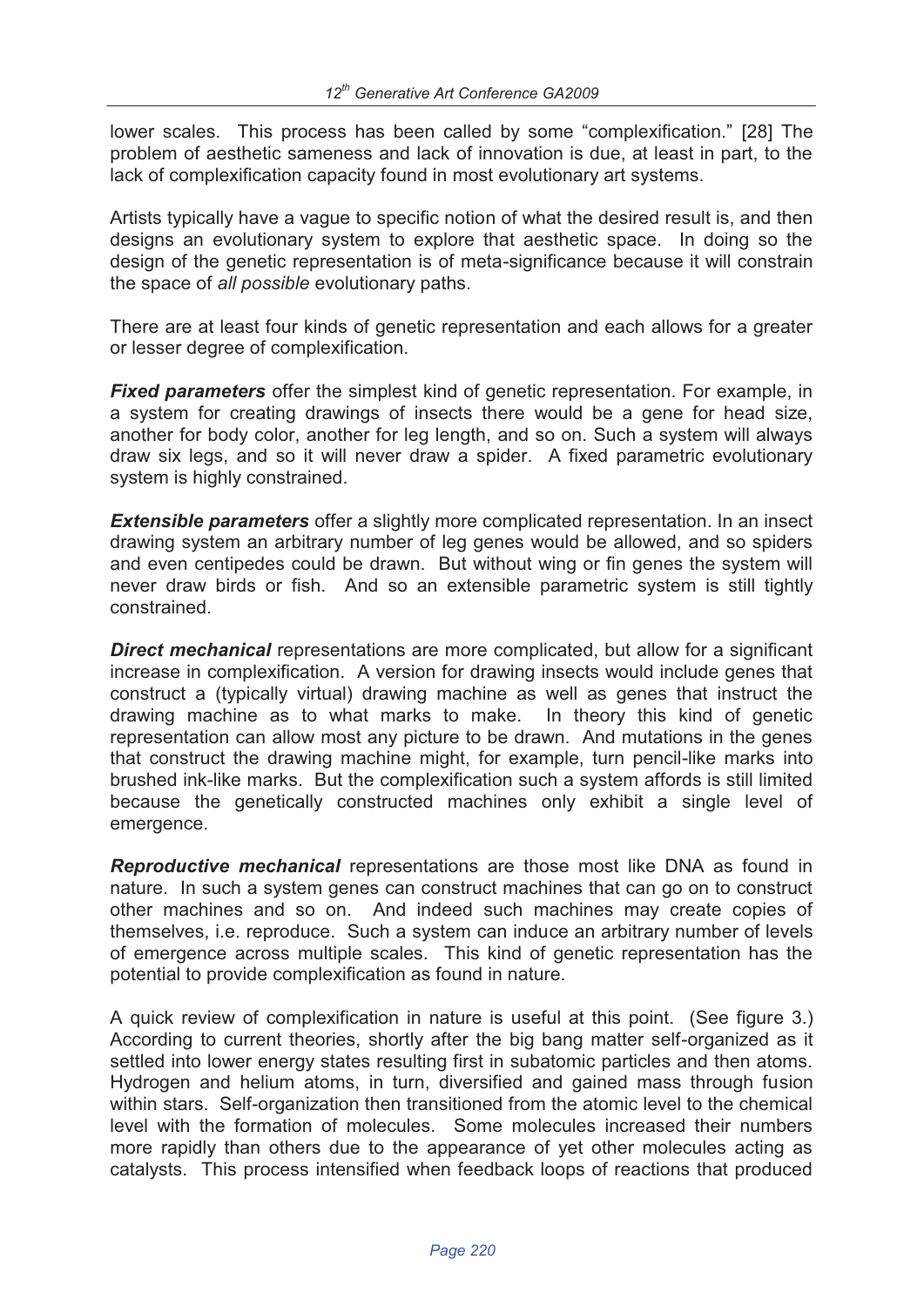their own catalysts appeared. Some of these reactions complexified into networks of self-reinforcing catalytic reactions called "autocatalytic sets." [29]



Figure 3

It is hypothesized that out of this sea of autocatalysis arose a primordial form of DNA that had the unique ability to reproduce itself in a way similar to autocatalysis despite the fact that its chemical structure wasn't fixed. As is now well-known DNA is, in part, made up of sequences of nucleotides that can vary in quantity and order. This created the basis for an extremely robust system of complexification spanning many scales and requiring a number of levels of emergence.

And so there is an upward increase of complexity as DNA creates proteins, proteins organize to create organelles, organelles organize to create cells, cells organize to create tissues, tissues organize to create organs, and organs organize resulting in creatures.

At the level of DNA there is the unique ability to reproduce genes and then kick off a nearly identical sequence of emergence. This results in new living individuals inheriting, with perhaps a little variation, the complexity slowly built up over millions of years.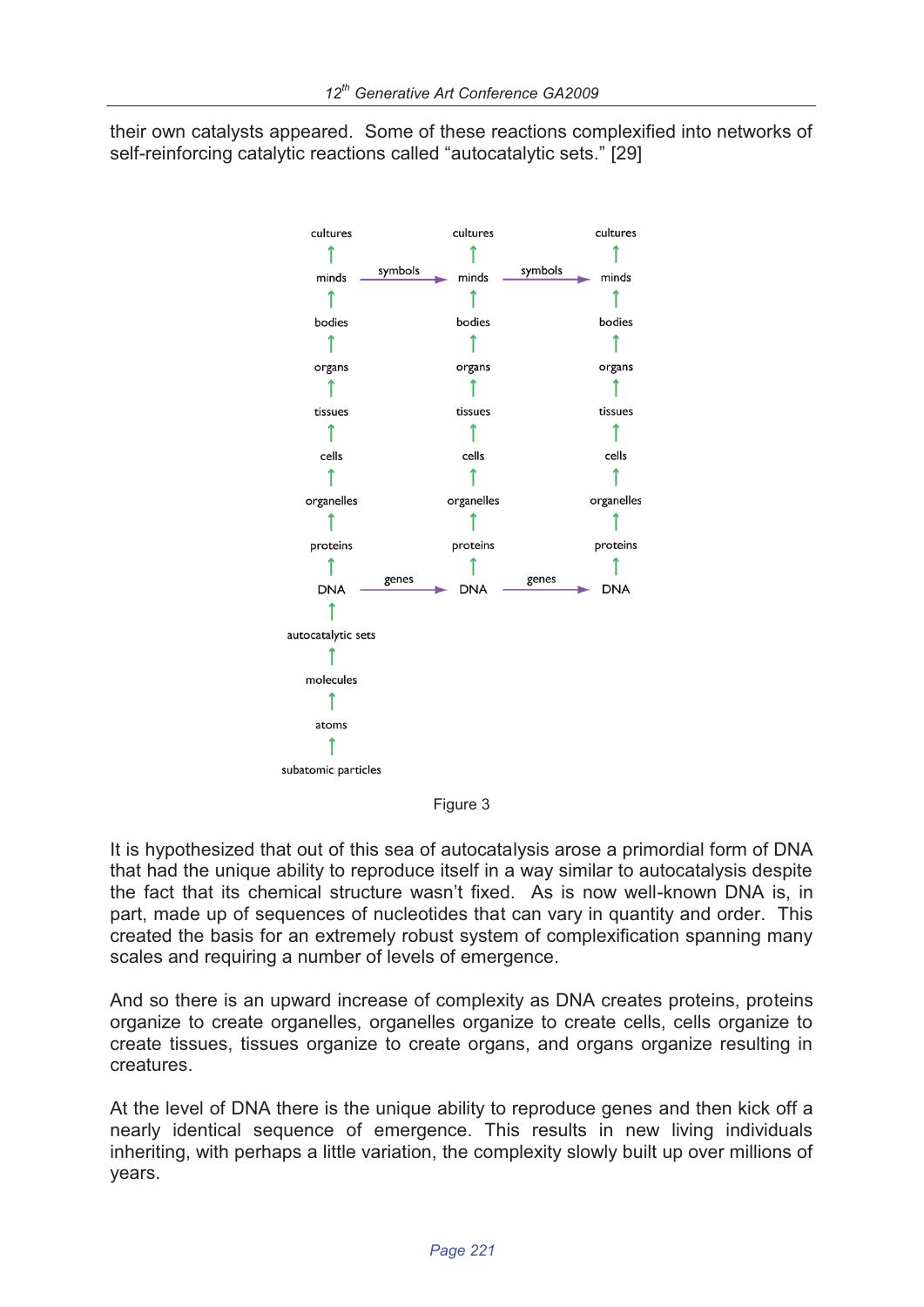(It is beyond the scope of this paper to discuss, but it's not until minds capable of symbolic understanding emerge that another mode of inheritance from individual to individual becomes possible. This has suggested to some that evolutionary art systems should generate emergent individuals capable of further information exchange at a higher level).

Like DNA, an evolutionary art system using reproductive mechanical genetic representations would allow for greater complexity because it would allow multiple levels of emergence across multiple scales. And perhaps then evolutionary art systems could then exhibit the wished for variety and innovation we find in nature.

Unfortunately most evolutionary art systems currently utilize fixed or extensible parametric genetic representations, and a few arguably use direct mechanical representations. The creation of evolutionary art systems that use reproductive mechanical representations remains an unsolved problem as a matter of technology. It also presents an interesting art theoretical problem.

## **4. Dynamism and Truth to Process**

As should be clear from the previous section, evolution in nature is a bottom up process. There are multiple levels of emergence at increasing scales. And this has happened over millions of years due to iterative and immediate competition and survival and not long term planning.

In short evolution is not teleological. It does not set out to create an advanced creature and then project downward to determine what is needed at lower levels. For all their complexity creatures in the natural world are unplanned and unanticipated emergent properties resulting from many levels of bottom up complexification.

This is the opposite of how evolutionary art is typically created. Generally the artist has some idea of approximately what the end product should be, and then he designs a system and genetic representation that will lead to the anticipated result. This usually involves at most a single level of emergence. Simply as a practical matter this dooms the work to the sameness and systemic lack of innovation noted earlier.

Perhaps this is acceptable and even desired for certain kinds of generative art and design. For example, if one is designing tables its not useful if the system suddenly starts offering lampshades, however surprising and innovative that may be.

But in the realm of fine art where innovation and conceptual focus are the hallmarks of truly great work, one has to ask whether the typical approach is not only practically insufficient but also art-theoretically incoherent.

In previous writing I've discussed generative art, and especially complexity-based generative art, as a move from art objects to art processes. What is essential to generative art is not the final object. There are many non-generative ways to create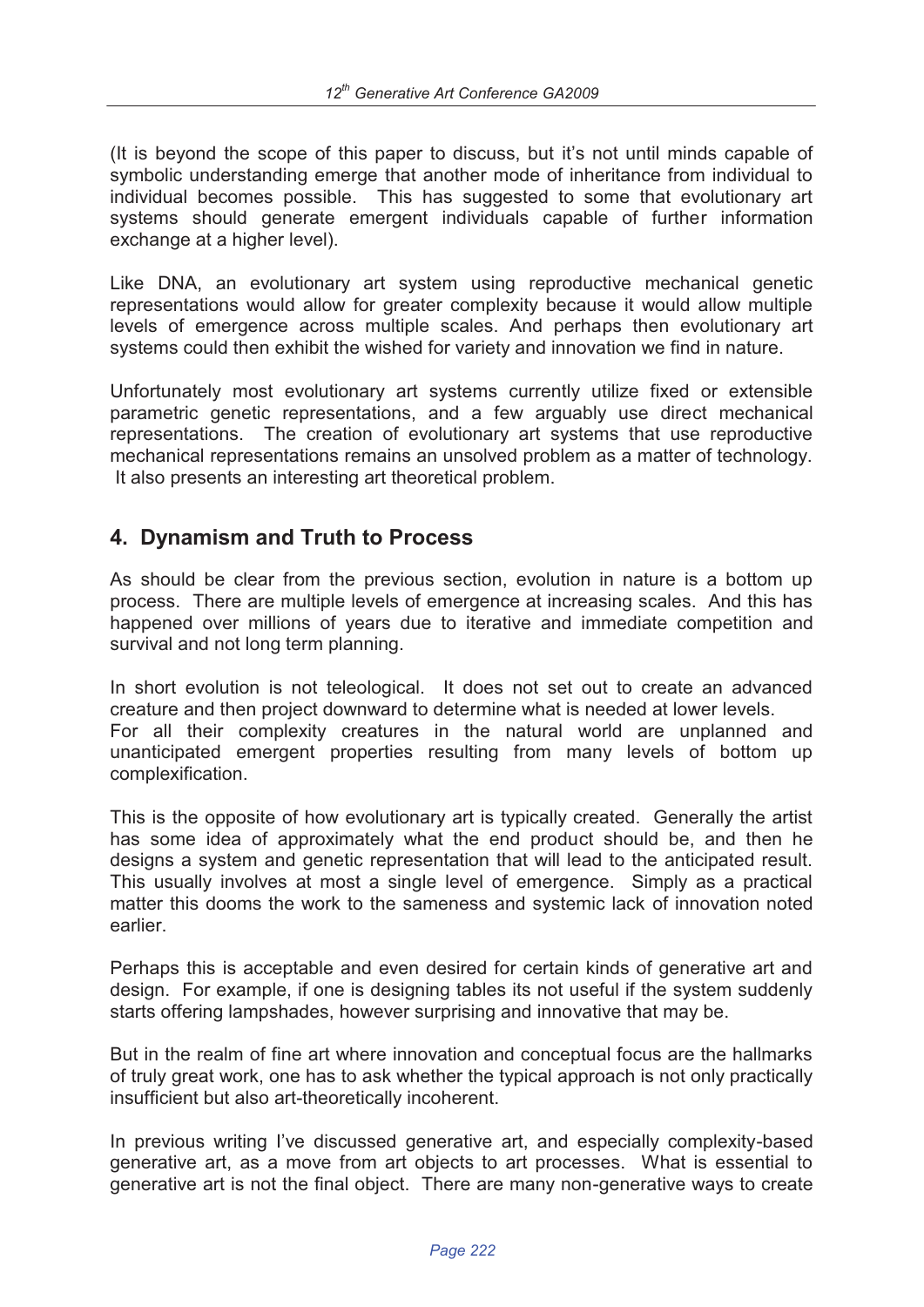objects too. The defining aspect of generative art is the way the artist cedes control to an autonomous system. [30, 31]

Previous art movements have promoted the notion of "truth to materials." In the context of formalism it was thought that the most powerful aesthetic would be the presentation of the essential nature of the medium. That would deliver the purest distillation of significant form. Applied to architecture this meant that concrete was presented as concrete, and steel beams were shown as steel beams. For Clement Greenberg paintings as simulated windows into illusory space presented a weak formal aesthetic. Only when the canvas was literally considered as a flat support for paint presented as paint could painting harness its true form and essential power.

In taking a top down rather than bottom up approach, current evolutionary art has turned the process of evolution upside down. And the teleology that doesn't exist in nature has been introduced in art that is supposed to be inspired by nature. This is part of theoretical incoherence referred to previously.

What is essential to generative art is not any particular material but rather the harnessing of process. At this point in art history a powerful aesthetic for generative art could be called "truth to process."

Evolutionary art created in the context of truth to process should be created from the bottom up. It should start with reproductive mechanical genetic representations. Gene expression should not directly create the object, but rather should kick off a process of complexification that crosses multiple scales and levels of emergence. This is currently a yet to be implemented lesson from nature.

Most importantly generative art in the spirit of "truth to process" should not obsess on formal issues surrounding the final object. Formal aspects of the final object are important only in so far as they lead back to the processes that created them. Evolutionary art, and generative art in general, should give the audience a sense of dynamism and offer the generative system itself. In the move from nouns to verbs generative art should embrace dynamism, the aesthetic of creation as an activity, and truth to process as intrinsically beautiful.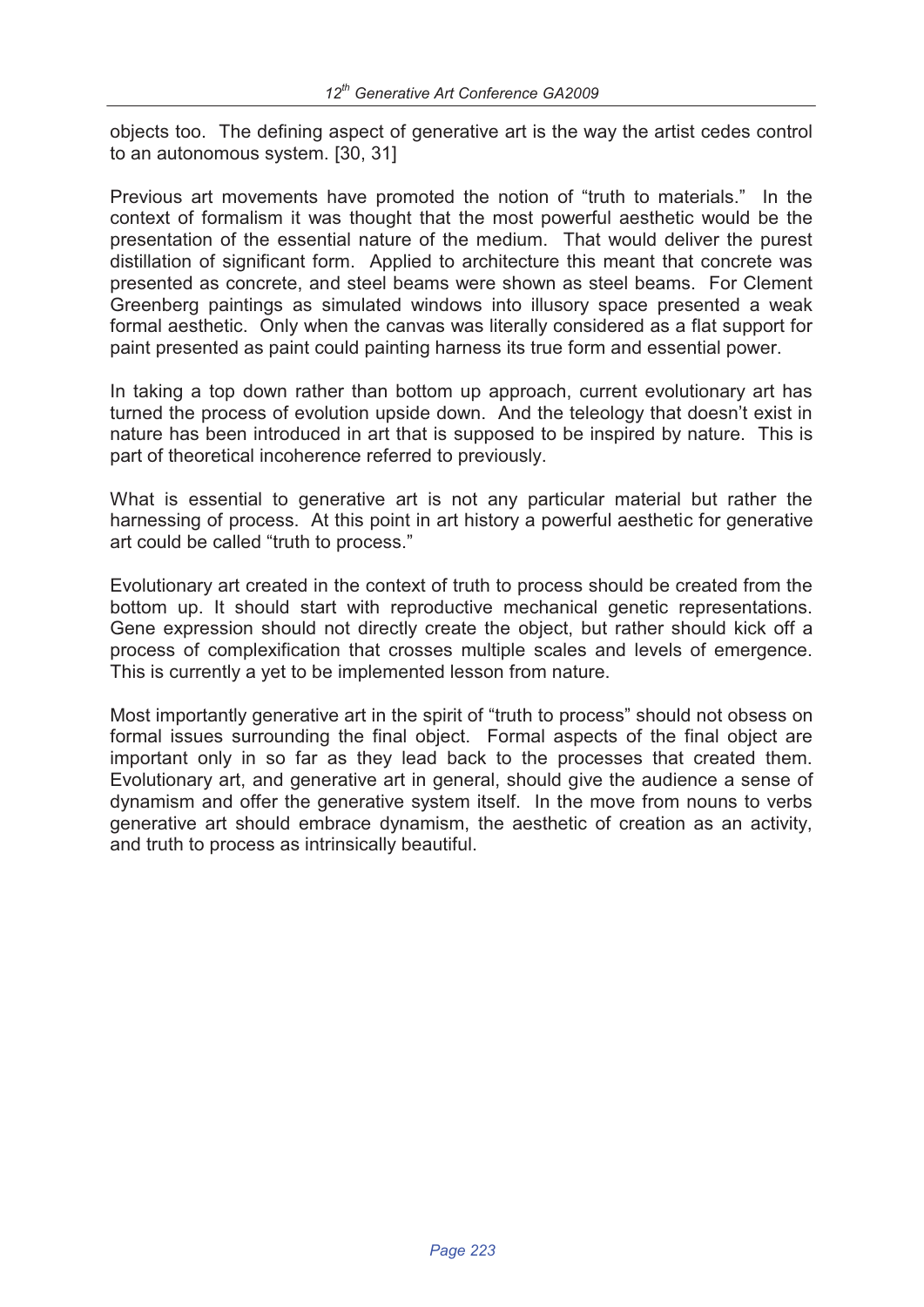# **References**

[1] Todd, S. and W. Latham, *Evolutionary art and computers*. 1992, London ; San Diego: Academic Press. 224 p., 32 p. of plates.

[2] Fogel, L.J., *Intelligence through simulated evolution : forty years of evolutionary programming*. Wiley series on intelligent systems. 1999, New York: Wiley. xiii, 162.

[3] Lewis, M., *Evolutionary Visual Art and Design*, in *The art of artificial evolution : a handbook on evolutionary art and music*, J. Romero and P. Machado, Editors. 2008, Springer: Berlin. p. 3-37.

[4] Draves, S., *The electric sheep screen-saver: A case study in aesthetic evolution.* Applications of Evolutionary Computing, Proceedings, 2005. **3449**: p. 458- 467.

[5] Ross, A., *Poll stars.* Artforum International, 1995. **33**(5).

[6] Aldiss, B., *The mechanical Turk - The true story of the chess-playing machine that changed the world.* Tls-the Times Literary Supplement, 2002(5170): p. 33-33.

[7] Saunders, R. and J.S. Gero, *Curious agents and situated design evaluations.* Ai Edam-Artificial Intelligence for Engineering Design Analysis and Manufacturing, 2004. **18**(2): p. 153-161.

[8] Greenfield, G., *Robot paintings evolved using simulated robots.* Applications of Evolutionary Computing, Proceedings, 2006. **3907**: p. 611-621.

[9] Jaskowski, W., *Learning and recognition of hand-drawn shapes using generative genetic programming.* Lecture Notes in Computer Science (including subseries Lecture Notes in Artificial Intelligence and Lecture Notes in Bioinformatics), 2007. **4448 LNCS**: p. 281-290.

[10] Fornari, J., *Creating soundscapes using evolutionary spatial control.* Lecture Notes in Computer Science (including subseries Lecture Notes in Artificial Intelligence and Lecture Notes in Bioinformatics), 2007. **4448 LNCS**: p. 517-526.

[11] Ciesielski, V., *Evolution of animated photomosaics.* Lecture Notes in Computer Science (including subseries Lecture Notes in Artificial Intelligence and Lecture Notes in Bioinformatics), 2007. **4448 LNCS**: p. 498-507.

[12] McDermott, J., N.J.L. Griffith, and M. O'Neill, *Toward user-directed evolution of sound synthesis parameters.* Applications of Evolutionary Computing, Proceedings, 2005. **3449**: p. 517-526.

[13] Khalifa, Y. and R. Foster, *A two-stage autonomous evolutionary music composer.* Applications of Evolutionary Computing, Proceedings, 2006. **3907**: p. 717-721.

[14] Manaris, B., et al., *Developing fitness functions for pleasant music: Zipf's law*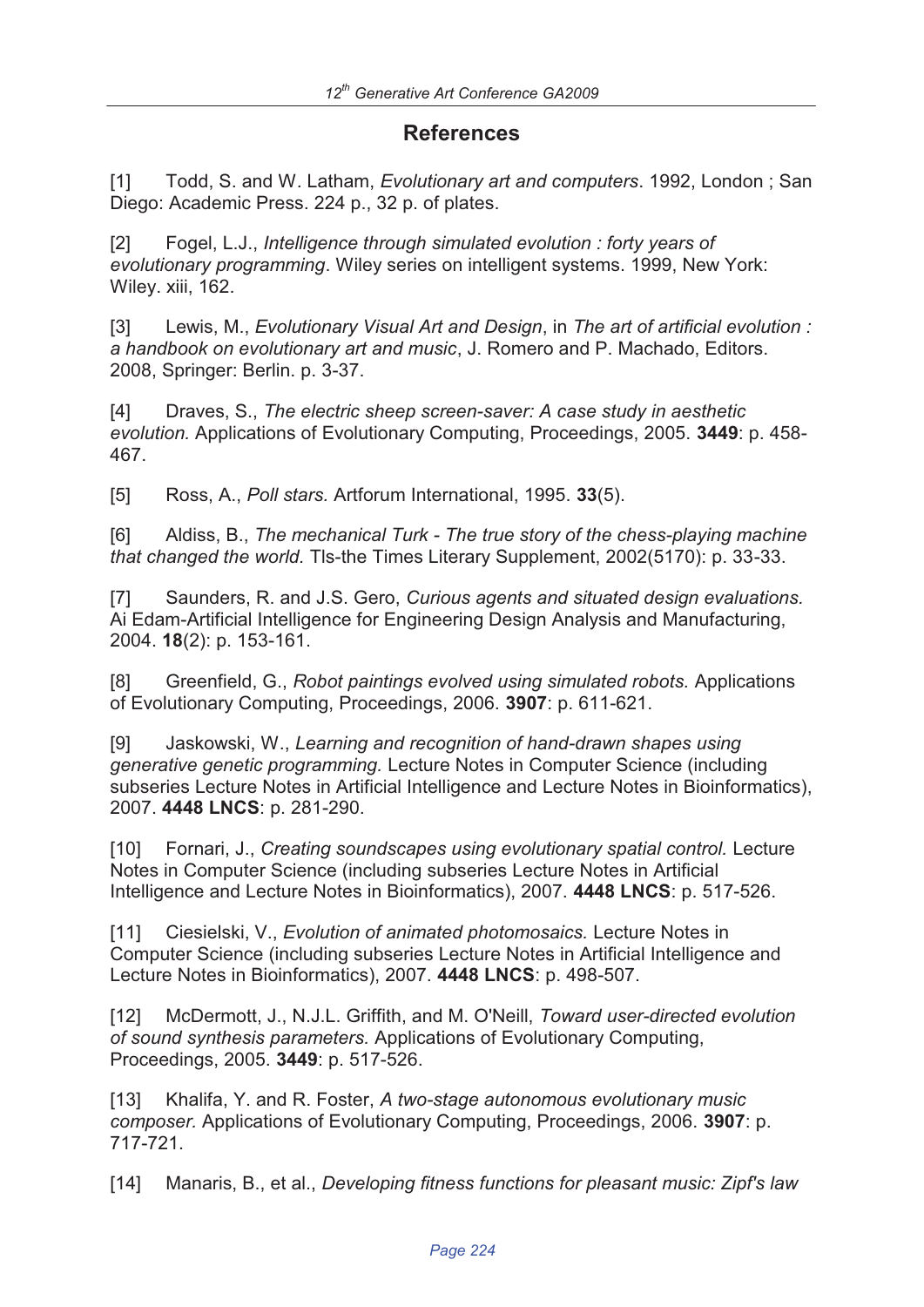*and interactive evolution systems.* Applications of Evolutionary Computing, Proceedings, 2005. **3449**: p. 498-507.

[15] Mori, T., Y. Endou, and A. Nakayama, *Fractal analysis and aesthetic evaluation of geometrically overlapping patterns.* Textile Research Journal, 1996. **66**(9): p. 581-586.

[16] Taylor, R.P., *Chaos, Fractals, Nature: a new look at Jackson Pollock*. 2006, Eugene, USA: Fractals Research.

[17] Birkhoff, G.D., *Aesthetic measure*. 1933, Cambridge, Mass.,: Harvard University Press. xii, 1 p., 2 l., 3-225, 1 p.

[18] Machado, P., *Computing aesthetics.* Lecture Notes in Artificial Intelligence (Subseries of Lecture Notes in Computer Science), 1998. **1515**.

[19] Machado, P., J. Romero, and B. Manaris, *Experiments in Computational Aesthetics*, in *The art of artificial evolution : a handbook on evolutionary art and music*, J. Romero and P. Machado, Editors. 2008, Springer: Berlin. p. 417-451.

[20] Phon-Amnuaisuk, S., *Evolving music generation with SOM-fitness genetic programming.* Lecture Notes in Computer Science (including subseries Lecture Notes in Artificial Intelligence and Lecture Notes in Bioinformatics), 2007. **4448 LNCS**: p. 557-566.

[21] Gedeon, T. and D. s, *Neural network for modeling esthetic selection.* Lecture Notes in Computer Science (including subseries Lecture Notes in Artificial Intelligence and Lecture Notes in Bioinformatics), 2008. **4985 LNCS**(PART 2): p. 666-674.

[22] Takagi, H., *Interactive evolutionary computation: Fusion of the capabilities of EC optimization and human evaluation.* Proceedings of the Ieee, 2001. **89**(9): p. 1275-1296.

[23] Yuan, J., *Large population size IGAs with individuals' fitness not assigned by user.* Lecture Notes in Computer Science (including subseries Lecture Notes in Artificial Intelligence and Lecture Notes in Bioinformatics), 2008. **5227 LNAI**: p. 267- 274.

[24] Machado, P., et al., *Partially Interactive Evolutionary Artists.* New Generation Computing, 2005. **23**(2): p. 143-155.

[25] Machwe, A.T., *Towards an interactive, generative design system: Integrating a 'build and evolve' approach with machine learning for complex freeform design.* Lecture Notes in Computer Science (including subseries Lecture Notes in Artificial Intelligence and Lecture Notes in Bioinformatics), 2007. **4448 LNCS**: p. 449-458.

[26] Martindale, C., *A Neural-Network Theory of Beauty*, in *Evolutionary and neurocognitive approaches to aesthetics, creativity, and the arts*, C. Martindale, P. Locher, and V.M. Petrov, Editors. 2007, Baywood Pub.: Amityville, N.Y. p. 181-194.